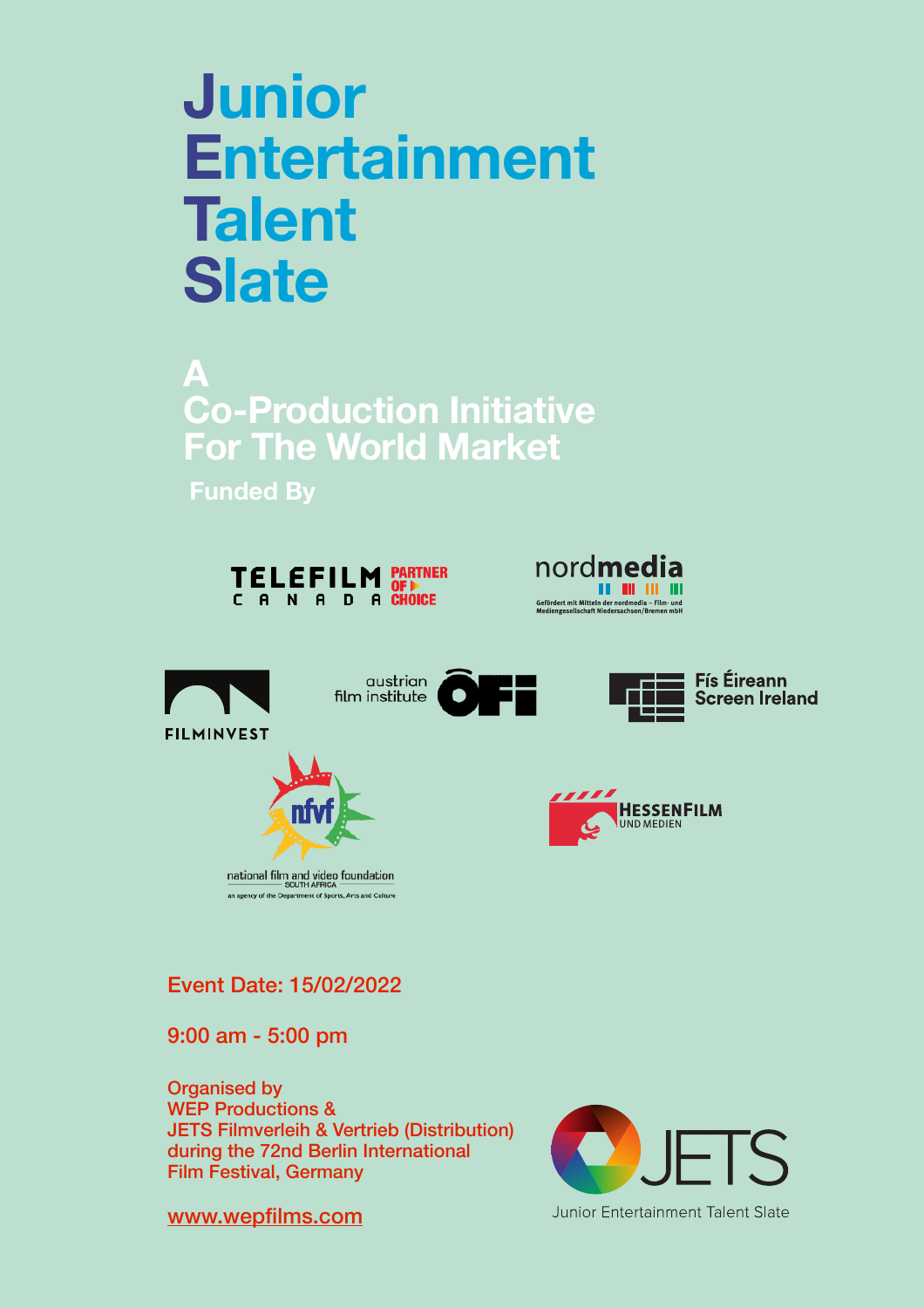## **JETS - The Film Initiative that takes you beyond Round 6**

**Call for Entry 2021 Deadline: 10th December 2021** 

**JETS stands for Junior Entertainment Talent Slate and unites 1st, 2nd and 3rd feature film filmmakers** with South African, Norwegian, Irish, Canadian, German, Austrian, British and US producers, sales agents, finance and distribution companies during a pitching session **with the aim of Co-Production** during the International Film Festival Berlin 2022 (*venue to be announced at later date)*. 20 - 24 projects from filmmakers will be selected for the JETS Initiative.

The JETS Co-Production Initiative organised by WEP Productions & JETS Filmverleih & Vertrieb (Distribution) is funded and supported by NFVF South Africa, Screen Ireland, Telefilm Canada, nordmedia,, ÖFI-Austrian Film Institute, Filminvest Norway, HessenFilm & Medien.

### **Conditions of Participation**

- **1.** Projects can be submitted by a producer/director team from the following countries: South Africa, Norway, Ireland, Canada, Germany, Austria and UK. The producer/director team must be in their first 6 years of their film/TV career. An exception can be granted to the Producer: She/he can have up to 10 years experience in the film business and/or has only produced a maximum of two feature length films.
- **2.** All projects submitted must be fictional films (feature film length animation incl.) that are still in the project development or financing stage. Completed films will be not accepted. All projects must have a duration of 80 minutes or more.
- 3. Producers/directors wanting to participate in the JETS Initiative must send an email to [info@wepfilms.com](mailto:info@wepfilms.com) with the heading "JETS 2022 + name of submitting person and country" including supporting materials (see page 3) by the 10th of December 2021.
- 4. Each producer/director team must ensure to supply safe links of previous work i.e. short films, commercials, 1st or 2nd feature film (in case you supply a project that should be considered as your 3rd feature film production). These should be password-protected.
- 5. If the script should not be in the English language, the filmmakers must supply a three page treatment in English.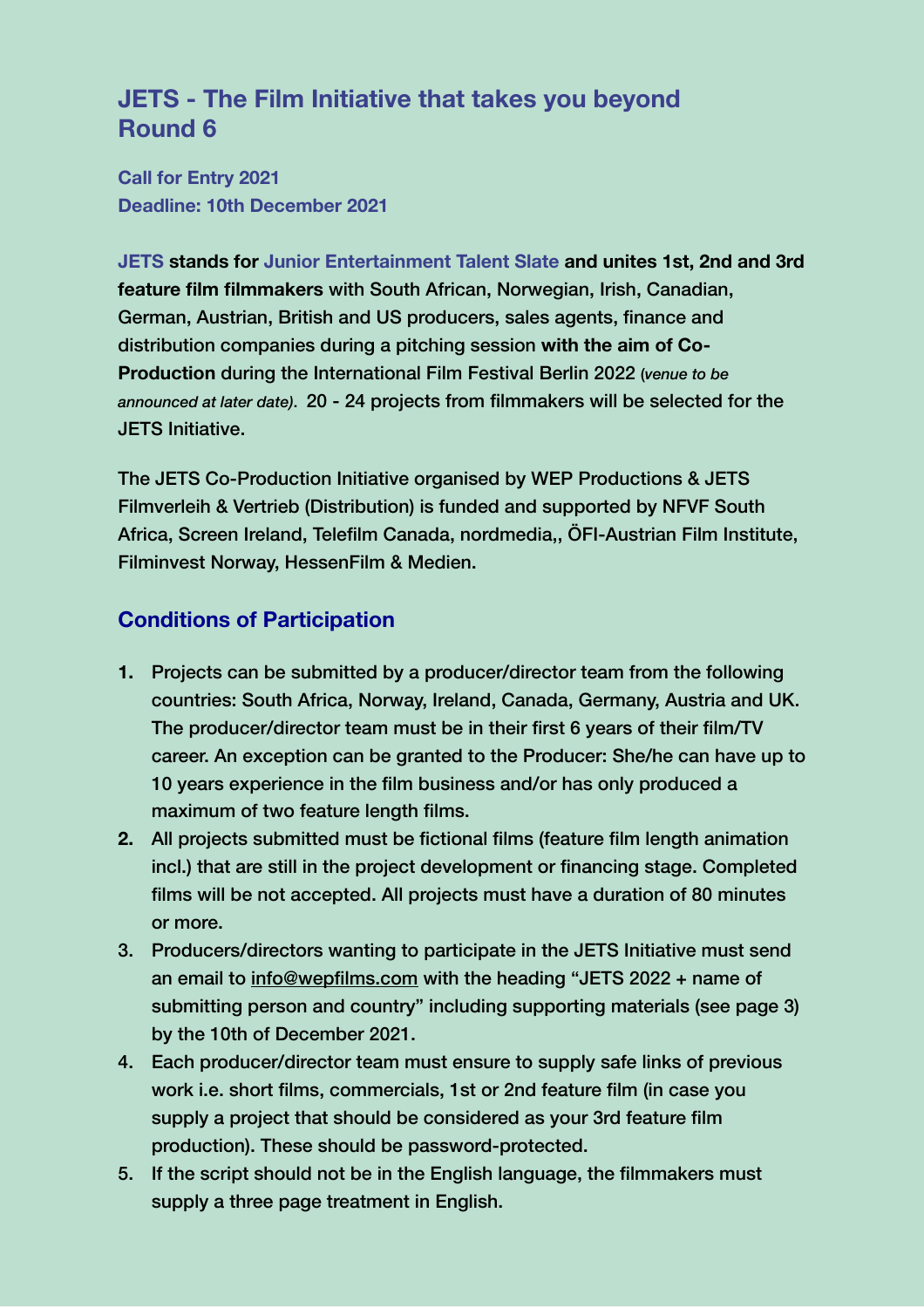- 6. The total Co-Production budget for one project may range from  $\epsilon$  300,000 to € 3,000,000. The maximum budget for a 1st feature film project should preferably not exceed € 1,000,000.
- 7. Only projects with complete information can be considered for the preselection process.

## **Materials to be submitted via email**

#### **Must be included:**

- a. Producer/Director CV's and contact details (Name, Address, Phone number, email)
- b. Any other creative crew members attached
- c. Web links to previous work from the Producer and Director
- d. Statement if it is 1st, 2nd or 3rd feature film project
- e. Advanced Script Draft of story submitted
- f. Treatment (3 pages), if script is not written in the English language
- g. A detailed Synopsis
- h. Cast Propositions / Letters of Intent (if available)
- i. A basic production and marketing plan
- j. Budget calculation (estimate)

#### **Additional Material if applicable:**

- k. Financing Plan
- l. Any third party partners involved?
- m. Any other relevant supporting material
- All materials must be submitted in English. If the original script is not in the English language, a three pages treatment in English must be supplied. All participants must be aware that they have to translate/rewrite their script in the English language, if their project should fall under selected ones by the Jury.
- **• All materials have to be numerical assigned and clearly labelled. If all materials are submitted in one pdf document, please ensure that you include a table of contents.**

#### **Selection Process**

- 1. The 20-24 projects with high potentiality of development and realisation will be selected by WEP Productions.
- 2. WEP Productions has the right to include projects by invitation.
- 3. All projects submitted will be treated confidential. Once a project is selected, the filmmakers agree to allow WEP Productions to publicise the participation of their project and its representatives at the JETS event on any platform or media where appropriate.
- 4. The selected projects will be published on the website [www.wepfilms.com](http://www.wepfilms.com)  in the news section by the 6th of January 2022 and the filmmakers will be contacted by email.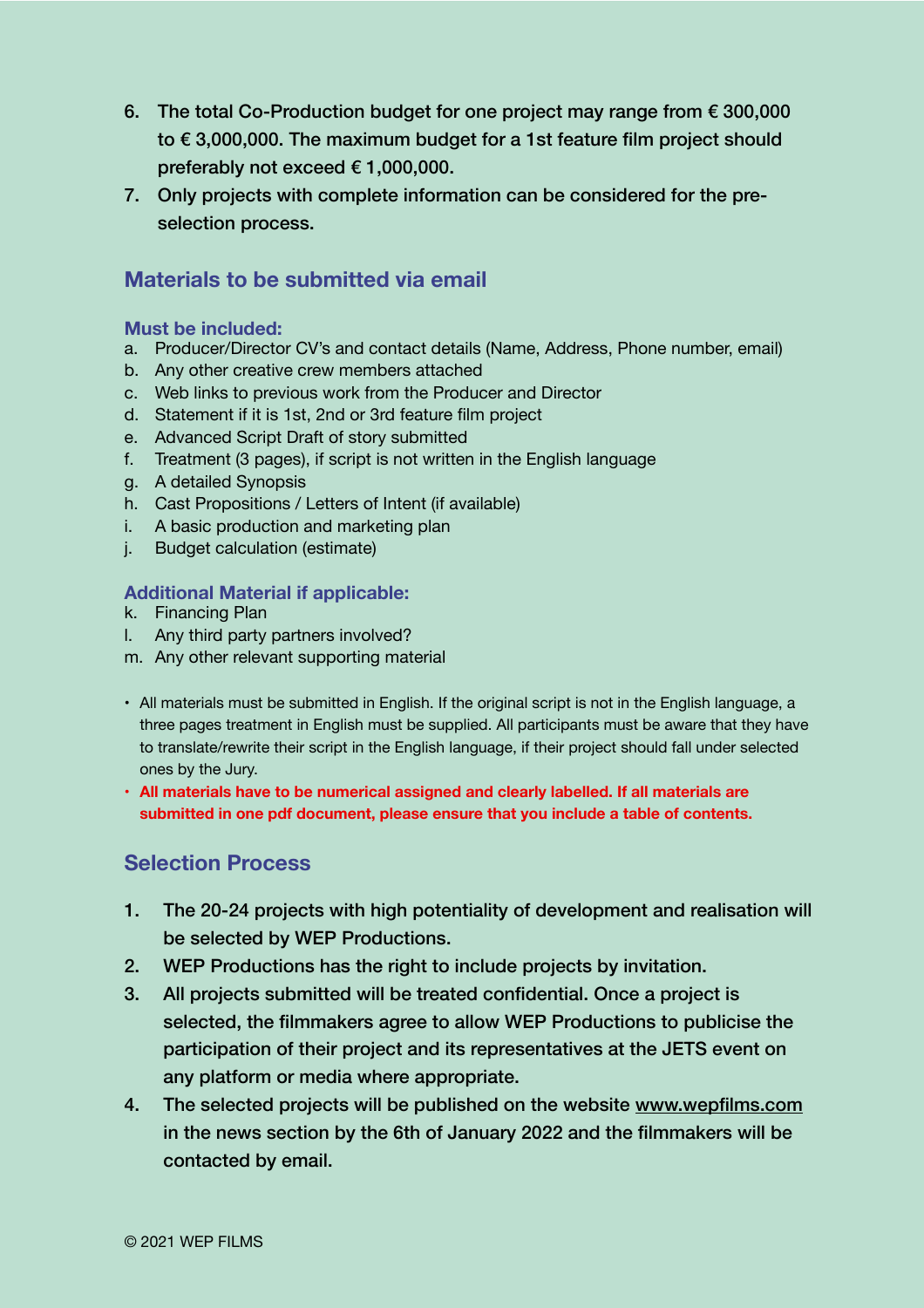5. Once your project has been selected you must confirm your attendance latest via email by the 14th of January 2022. If you fail to do so you will be not able to attend the JETS Initiative as we will select a runner up project instead.

#### **Pitching Session**

- 6. The materials of the selected 20 24 projects will be send out to a participating industry Jury of 12-16 members who will be able to have an insight of each project before the actual event.
- 7. Each accepted producer/director team has to make a 5-minute film project pitch to the jury members and other participating peers on the event day.
- 8. Each producer/director team will receive a summary of each accepted project for the JETS Initiative. Each team will preselect three other participating teams as potential Co-Production partners for an exchange talk (15-20 minutes) monitored by one or two jury members on the day.
- 9. Each producer/director team will receive feedback on their project by the jury members.
- 10. The 12-16 Jury members will decide at the end of the day which 6-10 film projects are best to be pursued and considered for possible financing/ funding.

#### **Further Information**

- I. Participants of the JETS event must pay for travel, accommodation and if desired for their accreditation with Berlinale or the EFM themselves.
- II. A small reimbursement of  $€150$  for each team person will be paid out on the day of attendance.
- III. Please be aware that English will be the main language of communication and all participants should have a good to excellent command of the English language.
- IV. As part of the JETS 2022 Initiative you are cordially invited to attend the breakfast networking event on Wednesday the 16th of February 2022 where you can continue project discussions with other participating filmmakers. (venue to be announced at later date)